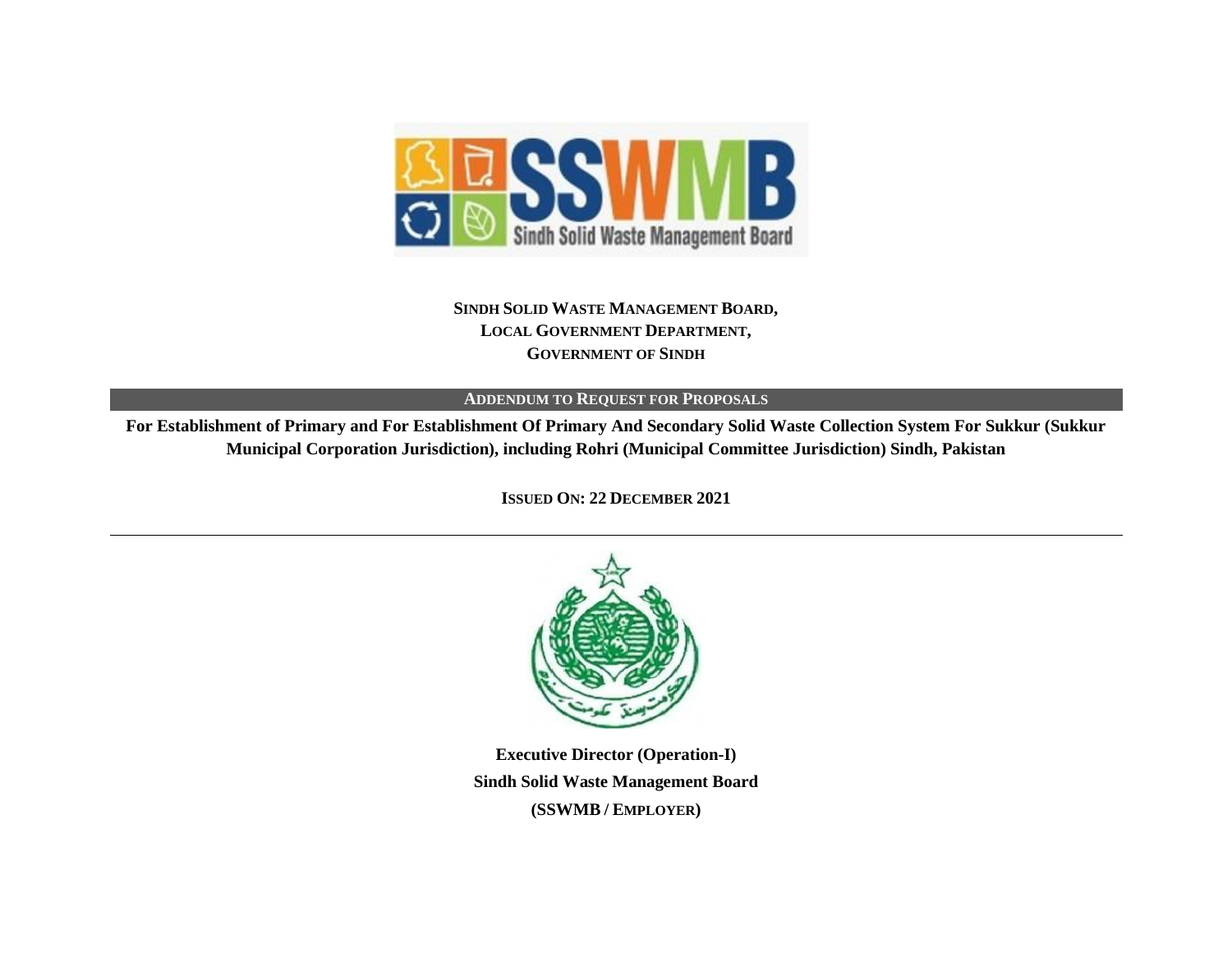## **IMPORTANT NOTICE**

This Addendum is being issued to the Bidders by the Employer pursuant to ITB 6 of the Request for Proposal dated 01 November 2021 for the Establishment Of Primary And Secondary Solid Waste Collection System For Sukkur (Sukkur Municipal Corporation Jurisdiction), including Rohri (Municipal Committee Jurisdiction) Sindh, Pakistan ("**RFP**") to make clarifications/explanations to the RFP, and to respond to the queries / questions raised and suggestions offered by the Bidders during the pre-bid meeting held on 16 November 2021.

All capitalised terms used herein unless defined otherwise will have the meaning given to them in the RFP.

Please note that pursuant to ITB 6.2, any addendum issued by the Employer shall become a part of the Bidding Documents and shall be binding on the Bidders.

Neither the Employer, nor its employees, personnel, agents, consultants, advisors and contractors *etc.*, make any representation (express or implied) as to the accuracy or completeness of the information contained herein, or in any other document made available to any person in connection with the Bidding Process and the same shall have no liability for this Addendum or for any other written or oral communication transmitted to the Bidders in the course of the evaluation of Bids. Neither the Employer nor its employees, personnel, agents, consultants, advisors and contractors *etc.*, will be liable in any manner whatsoever to reimburse or compensate the Bidders for any costs, fees, damages or expenses incurred by the Bidders in evaluating or acting upon this Addendum. Submission of any Bid shall be deemed as an acceptance by the Bidders of all the terms and conditions stated in the Bidding Documents, including this Addendum.

The Employer (including its employees, personnel, agents, consultants, advisors and contractors *etc.*) makes no representation whatsoever, express, implicit or otherwise, regarding the accuracy, adequacy, correctness, reliability and / or completeness of any assessment, assumptions, statement or information provided by it and the Bidders shall have no claim whatsoever of any nature against the Employer (including its employees, personnel, agents, consultants, advisors and contractors *etc.*) in this regard.

This Addendum does not constitute a solicitation to invest or otherwise participate in the Bidding Process for award of the Agreement.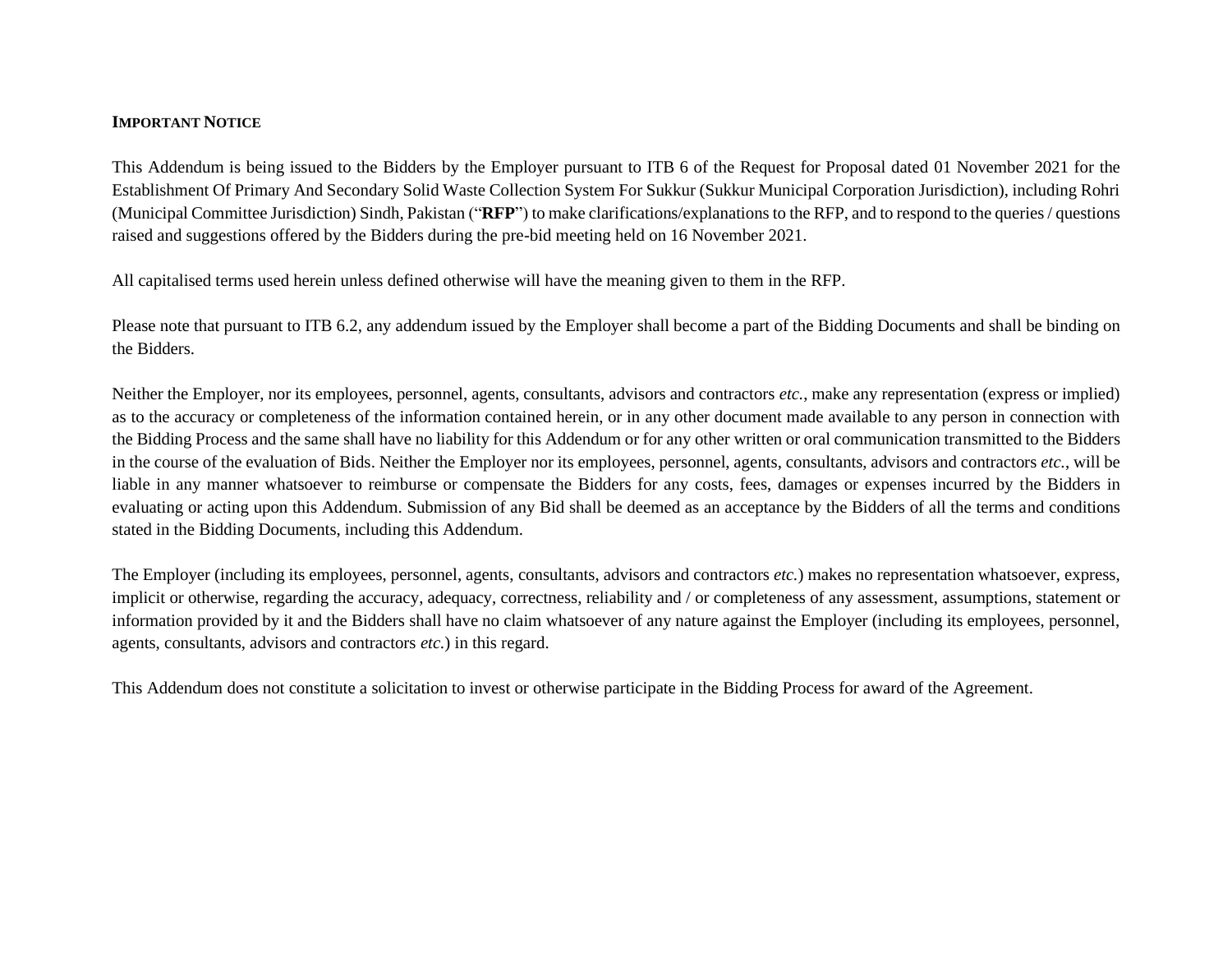## **Following amendments/corrections/additions/clarifications are made:**

- Annexure B – Technical and Financial Evaluation and Qualification Criteria amended and restated as follows:

|     | <b>Assessment of Municipal Solid Waste</b><br>operations                                                                                                                                                          | <b>Criteria</b>                                                                      | <b>Grading</b>   | <b>Max</b><br>points | <b>Evidence</b>                                                                                                                                                                                                      |
|-----|-------------------------------------------------------------------------------------------------------------------------------------------------------------------------------------------------------------------|--------------------------------------------------------------------------------------|------------------|----------------------|----------------------------------------------------------------------------------------------------------------------------------------------------------------------------------------------------------------------|
|     | Key personnel: Number of staff in<br>management team with $> 10$ years of<br>Solid<br>Waste<br>Municipal<br>operations<br>experience in case of a Bachelor's degree<br>only or > 6 years of Municipal Solid Waste | For each additional personnel 0.33<br>mark would be awarded, capped at<br>10 marks   | 10               |                      | $\triangleright$ CVs of Key Personnel along with                                                                                                                                                                     |
|     |                                                                                                                                                                                                                   | For 10 personnel                                                                     | 5                |                      |                                                                                                                                                                                                                      |
| 1.1 | operations experience in case of a Master's<br>degree<br>(degrees should be relevant to Municipal<br>Solid Waste operations)<br>The personnel must be employed for the<br>last 3 years with the Company.          | $<$ 10 personnel                                                                     | $\overline{0}$   | 10                   | their experience letters.<br>Bachelor's degree certificate<br>Master's degree certificate<br>$\triangleright$ Evidence for permanent<br>employment and proof for<br>establishing years engaged with<br>the Company   |
| 1.2 | Company must have been maintaining /<br>managing a workforce, for the last 5 years,                                                                                                                               | additional<br>For each<br>personnel<br>(more than 500) 0.02 mark would<br>be awarded | 10               | 10                   | $\triangleright$ List of permanent human resources<br>employed stating designation and<br>Contact numbers (duly attested by<br>authorized representative). "OR"<br>valid contract with third party<br>labor provider |
|     | as part of waste management operations                                                                                                                                                                            | $\leq$ 500 personnel                                                                 | $\mathbf{0}$     |                      |                                                                                                                                                                                                                      |
| 1.3 | <b>Equipment capabilities</b><br>Should own or have managed Compactors,<br>Arm Roll Trucks, Loaders, Excavators,                                                                                                  | For each additional<br>equipment<br>(more than 100), 0.1 mark would be<br>awarded,   | 15               | 15                   | $\triangleright$ Copy of vehicle registration<br>certificate for each vehicle.<br>$\triangleright$ In other cases; agreement of hire<br>purchase with the owner "OR"                                                 |
|     | Mini-tippers and Flatbed trucks for at least<br>5 years, as part of municipal solid waste<br>management operations                                                                                                | $\leq 100$                                                                           | $\boldsymbol{0}$ |                      | some satisfactory & verifiable<br>proof of ownership / management.                                                                                                                                                   |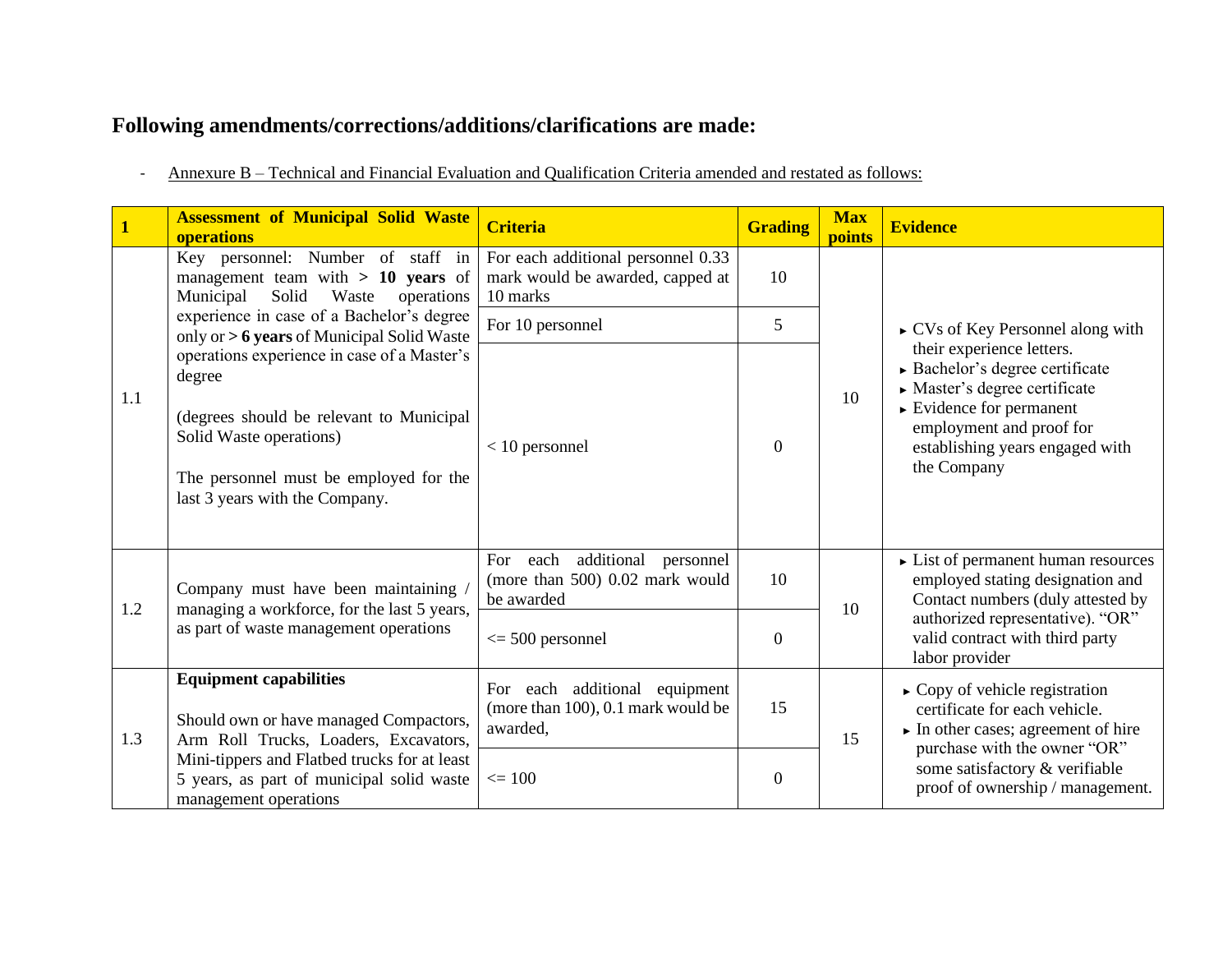| $\overline{2}$ | <b>Experience</b>                                                                                                                                                                                                                                                                                                                                                                                                                                                                                 | <b>Criteria</b>                                                                                      | <b>Grading</b>   | <b>Max</b><br>points | <b>Evidence</b>                                                                                                                                                                                                                       |
|----------------|---------------------------------------------------------------------------------------------------------------------------------------------------------------------------------------------------------------------------------------------------------------------------------------------------------------------------------------------------------------------------------------------------------------------------------------------------------------------------------------------------|------------------------------------------------------------------------------------------------------|------------------|----------------------|---------------------------------------------------------------------------------------------------------------------------------------------------------------------------------------------------------------------------------------|
|                | Number of years in Integrated Municipal<br>Solid Waste operations (No. of effective<br>years considered for evaluation will be ones<br>where the Company must have managed<br>municipal solid waste equal to or in excess<br>of 500 tons per day)                                                                                                                                                                                                                                                 | For each additional year, 0.83 mark<br>would be awarded, capped at 5<br>marks                        | 5                | 5                    | $\triangleright$ Organizational chart of the bidder<br>$\blacktriangleright$ Incorporation certificate<br>$\triangleright$ Letter of award/Contracts of<br>proving quantity of Municipal<br>Solid Waste handled for relevant<br>years |
| 2.1            |                                                                                                                                                                                                                                                                                                                                                                                                                                                                                                   | For 4 years                                                                                          | 2.5              |                      |                                                                                                                                                                                                                                       |
|                |                                                                                                                                                                                                                                                                                                                                                                                                                                                                                                   | $<$ 4 years                                                                                          | $\mathbf{0}$     |                      |                                                                                                                                                                                                                                       |
| 2.2            | Number<br>similar<br>of<br>assignments<br>completed/in-progress by the Bidder in the<br>last 10 years in cities/ districts/ provinces/<br>any other locality with justifiable and<br>provable demarcation and population, with<br>population of of $> 01$ million or waste<br>quantum of $> 500$ tons per day.<br>For in-progress assignments, the term<br>completed, out of the overall term/duration<br>of the assignment, should be at-least 1.5<br>years for evaluation and scoring purposes. | For every city                                                                                       | $\overline{2}$   | 10                   | $\triangleright$ Letter of award<br>$\triangleright$ Reference letter from procurement<br>agency<br>$\triangleright$ Waste quantum for each contract                                                                                  |
| 2.3            | Number of similar assignments with Capex<br>in excess of USD 05 million in last 10 years                                                                                                                                                                                                                                                                                                                                                                                                          | For each additional assignment,<br>1.25 mark would be awarded,<br>capped at 5 marks<br>2 assignments | 5<br>2.5         | 5                    | $\blacktriangleright$ Letter of award<br>$\triangleright$ Reference letter from procurement<br>agency<br>$\triangleright$ Contract                                                                                                    |
|                |                                                                                                                                                                                                                                                                                                                                                                                                                                                                                                   |                                                                                                      | $\mathbf{0}$     |                      |                                                                                                                                                                                                                                       |
| 2.4            | Average waste collected from front end<br>collection and transported at land fill sites in<br>last five years i.e. complete waste supply<br>chain management excluding management<br>of land fill sites along with MRF operations                                                                                                                                                                                                                                                                 | For each additional ton (more than<br>400), 0.0167 mark would be<br>awarded                          | 10               | 10                   | $\blacktriangleright$ Letter of award<br>$\triangleright$ Reference letter from procurement<br>agency<br>$\triangleright$ Contract                                                                                                    |
|                |                                                                                                                                                                                                                                                                                                                                                                                                                                                                                                   | $\epsilon$ = 400 tons                                                                                | $\boldsymbol{0}$ |                      |                                                                                                                                                                                                                                       |